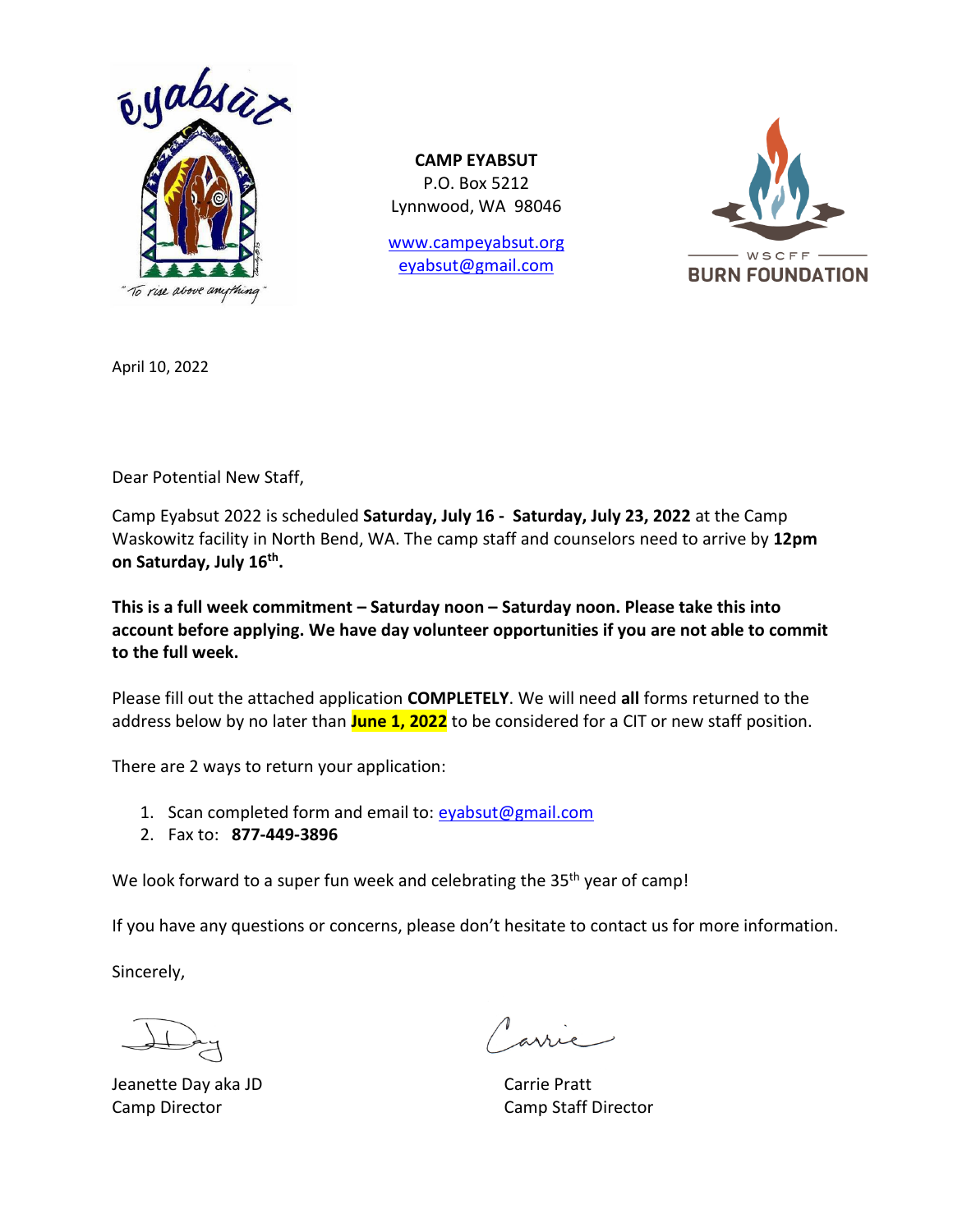# **2022 Camp Eyabsut – New Counselor Application**

# **Staff Dates: July 16 th - July 23 rd**

The information contained in this application will be used to determine your suitability as a volunteer camp counselor, responsible for the care of a group of children for a period of seven days. PLEASE PRINT LEGIBLY!

| PLEASE CHECK THE POSITION YOU ARE INTERESTED IN:                                       |  |
|----------------------------------------------------------------------------------------|--|
| COUNSELOR C.I.T NURSE LIFEGUARD OFFICE STAFF                                           |  |
| PLEASE CHECK ALL AGE GROUPS YOU HAVE WORKED WITH IN THE PAST:                          |  |
|                                                                                        |  |
| Have you attended/volunteered for Camp Eyabsut in the past? YES NO                     |  |
| If YES, did you attend as a: _____CAMPER ______DAY VOUNTEER ________ C.I.T ______OTHER |  |
| <b>PLEASE LIST YOUR ADULT SHIRT SIZE:</b> T-shirt Sweatshirt (fit/size may vary)       |  |

**EMPLOYMENT HISTORY-** Please list **your last two employers**, beginning with your most recent employer. If you're a student, please indicate so and list any seasonal or summer paid or volunteer positions, which you have held. **Please provide complete names, addresses and phone numbers.** 

| <b>DATES</b><br><b>WORKED</b> | <b>EMPLOYER</b> | <b>ADDRESS</b> | SUPERVISOR/<br><b>PHONE</b> | <b>JOB TITLE</b> |
|-------------------------------|-----------------|----------------|-----------------------------|------------------|
|                               |                 |                |                             |                  |
|                               |                 |                |                             |                  |
|                               |                 |                |                             |                  |
|                               |                 |                |                             |                  |
|                               |                 |                |                             |                  |
|                               |                 |                |                             |                  |
|                               |                 |                |                             |                  |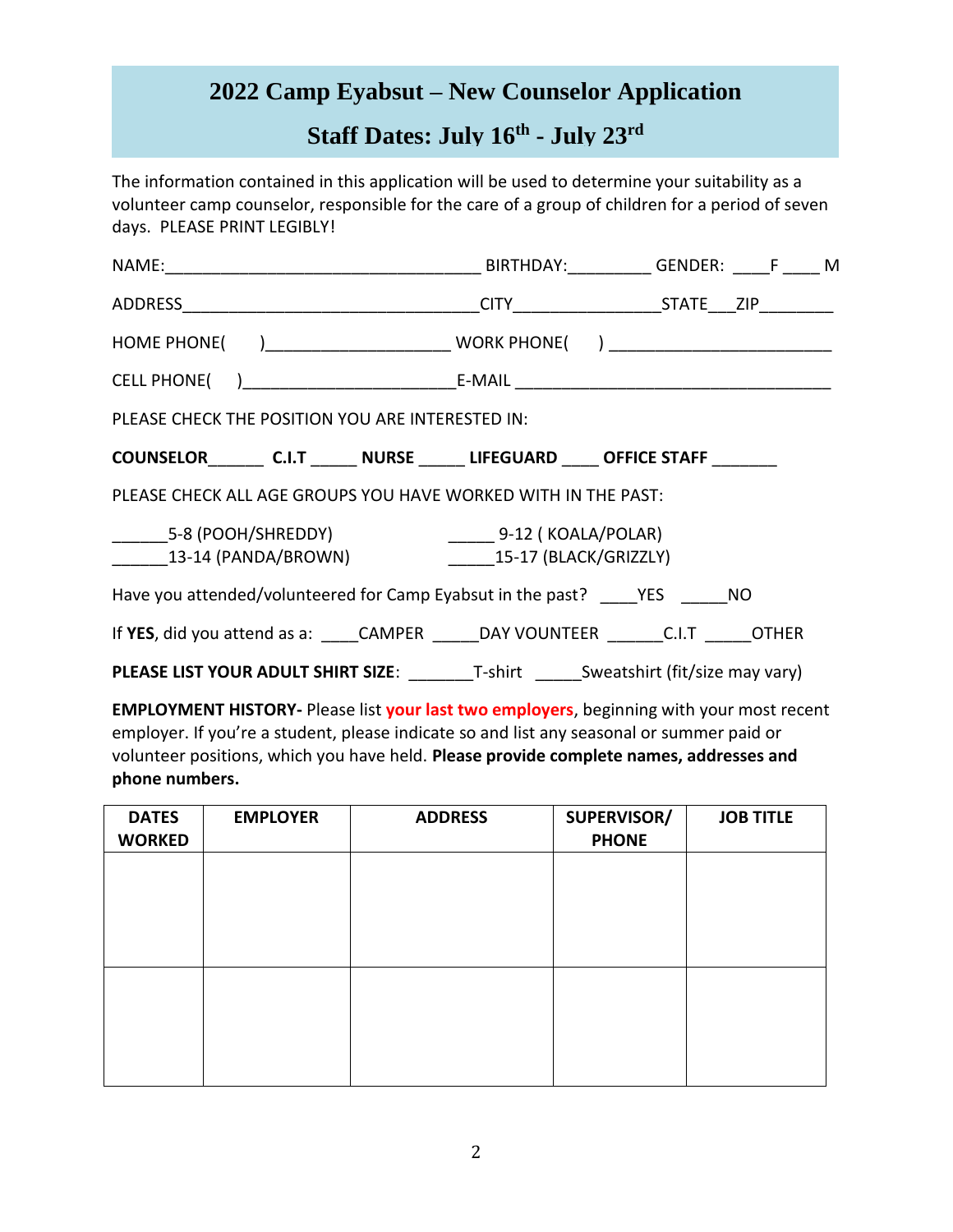**PERSONAL REFERENCES:** Please give names and addresses of two personal references (not relatives) having knowledge of your character, experience, work habits and abilities.

|      | <b>NAME</b> | <b>RELATIONSHIP</b> | <b>PHONE</b> |
|------|-------------|---------------------|--------------|
| REF: |             |                     |              |
| REF: |             |                     |              |

#### **EMERGENCY CONTACTS:**

| NAME/RELATIONSHIP: | <b>PHONE:</b> |
|--------------------|---------------|
| NAME/RELATIONSHIP: | <b>PHONE:</b> |

**CERTIFICATIONS:** Please CHECK any of the following, which will be **CURRENT** at the time of camp (July 16<sup>th</sup> – July 23<sup>rd</sup>).

| CDD<br>יו י | <b>RN</b> | PN<br>ᄕ | LIFEGUARD |
|-------------|-----------|---------|-----------|
|             |           |         |           |

**ACTIVITIES:** Complete the following list using (1-5) to describe your ability/comfort level

**1=** No idea what this activity is

**2=** I do not feel comfortable participating in this type of activity

**3=** I would feel comfortable helping out with this activity, but not leading it

**4=** I would feel comfortable leading this activity, if someone trains me in advance

**5=** I would feel comfortable leading and planning this activity.

| Archery          | Softball     | Water         | Basketball   |
|------------------|--------------|---------------|--------------|
|                  |              | Games         |              |
| Swim             | Free         | Disc Jockey   | Soccer       |
| lessons          | swim         |               |              |
| Carnival         | Capture      | Campfire      | Volleyball   |
| <b>Booth</b>     | the Flag     | Songs         |              |
| Storytelling     | Organize     | <b>Hiking</b> | Perform      |
|                  | <b>Skits</b> |               | <b>Skits</b> |
| Computers        | Overnight    | Cheerleading  | Arts &       |
|                  | Camp         |               | crafts       |
| <b>Kick Ball</b> | Teach        | Teambuilding  | Nature       |
|                  | Dances       |               | activities   |

Is there a particular activity not listed above that you would like you lead/ teach at camp?

\_\_\_\_\_\_\_\_\_\_\_\_\_\_\_\_\_\_\_\_\_\_\_\_\_\_\_\_\_\_\_\_\_\_\_\_\_\_\_\_\_\_\_\_\_\_\_\_\_\_\_\_\_\_\_\_\_\_\_\_\_\_\_\_\_\_\_\_\_\_\_\_\_\_\_\_\_\_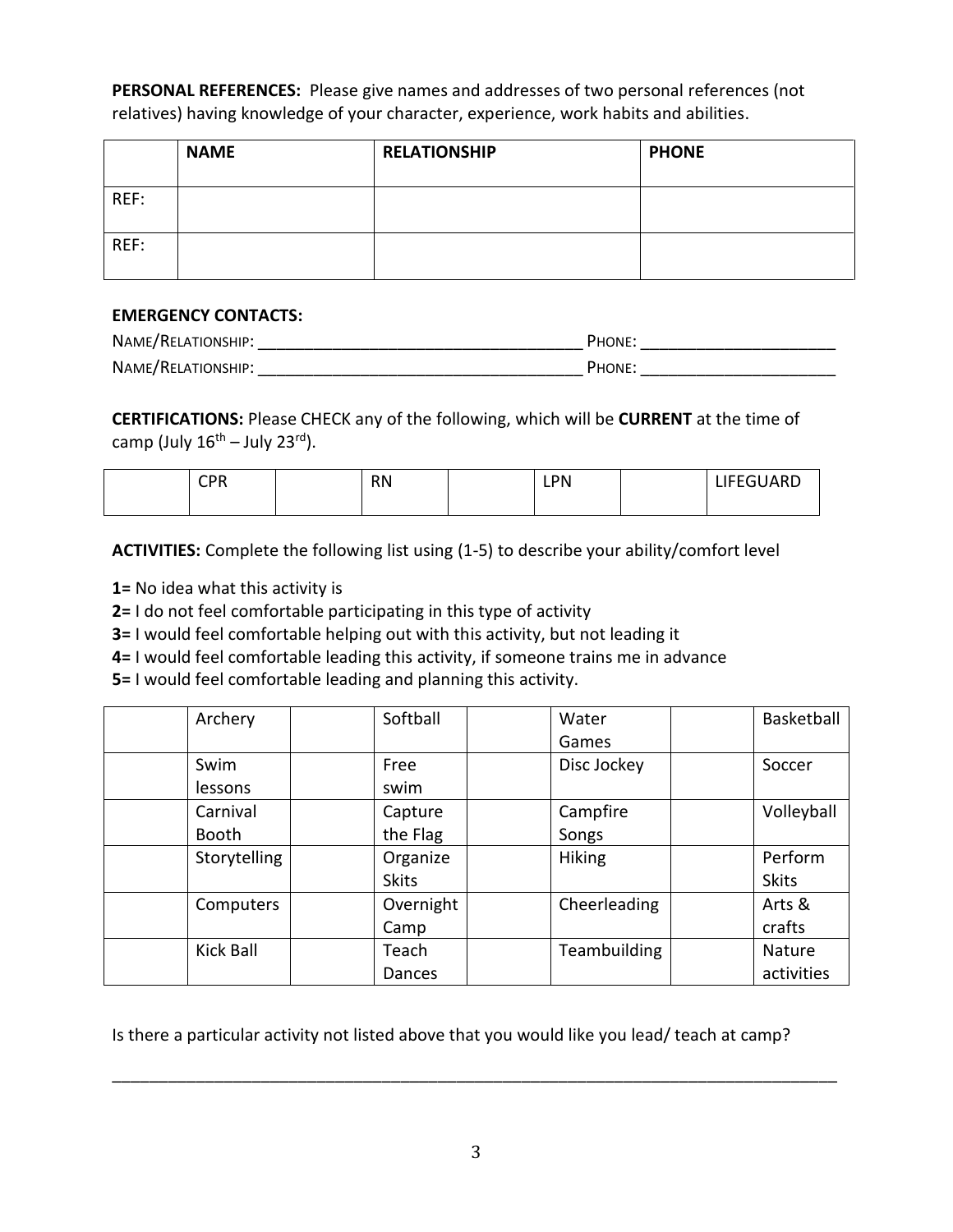Do you play a musical instrument? Let Yes, which one(s)?

\_\_\_\_\_\_\_\_\_\_\_\_\_\_\_\_\_\_\_\_\_\_\_\_\_\_\_\_\_\_\_\_\_\_\_\_\_\_\_\_\_\_\_\_\_\_\_\_\_\_\_\_\_\_\_\_\_\_\_\_\_\_\_\_\_\_\_\_\_\_\_\_\_\_\_\_\_

\_\_\_\_\_\_\_\_\_\_\_\_\_\_\_\_\_\_\_\_\_\_\_\_\_\_\_\_\_\_\_\_\_\_\_\_\_\_\_\_\_\_\_\_\_\_\_\_\_\_\_\_\_\_\_\_\_\_\_\_\_\_\_\_\_\_\_\_\_\_\_\_\_\_\_\_\_

\_\_\_\_\_\_\_\_\_\_\_\_\_\_\_\_\_\_\_\_\_\_\_\_\_\_\_\_\_\_\_\_\_\_\_\_\_\_\_\_\_\_\_\_\_\_\_\_\_\_\_\_\_\_\_\_\_\_\_\_\_\_\_\_\_\_\_\_\_\_\_\_\_\_\_\_\_\_

\_\_\_\_\_\_\_\_\_\_\_\_\_\_\_\_\_\_\_\_\_\_\_\_\_\_\_\_\_\_\_\_\_\_\_\_\_\_\_\_\_\_\_\_\_\_\_\_\_\_\_\_\_\_\_\_\_\_\_\_\_\_\_\_\_\_\_\_\_\_\_\_\_\_\_\_\_

\_\_\_\_\_\_\_\_\_\_\_\_\_\_\_\_\_\_\_\_\_\_\_\_\_\_\_\_\_\_\_\_\_\_\_\_\_\_\_\_\_\_\_\_\_\_\_\_\_\_\_\_\_\_\_\_\_\_\_\_\_\_\_\_\_\_\_\_\_\_\_\_\_\_\_\_\_\_

\_\_\_\_\_\_\_\_\_\_\_\_\_\_\_\_\_\_\_\_\_\_\_\_\_\_\_\_\_\_\_\_\_\_\_\_\_\_\_\_\_\_\_\_\_\_\_\_\_\_\_\_\_\_\_\_\_\_\_\_\_\_\_\_\_\_\_\_\_\_\_\_\_\_\_\_\_\_

What interests you most about volunteering for Camp Eyabsut?

How did you hear about Camp Eyabsut? \_\_\_\_\_\_\_\_\_\_\_\_\_\_\_\_\_\_\_\_\_\_\_\_\_\_\_\_\_\_\_\_\_\_\_\_\_\_\_\_\_\_\_\_

List any and all specific experience you have working with burn survivors:

Do you have any concerns about working with burn survivors? If so, what are they?

List what you think will be your greatest contributions to Camp Eyabsut and our campers:

**LIFE EXPERIENCE:** Please list any professional work, volunteer work, education training or hobbies related to children and/or outdoor education or recreation. (attach extra sheet if necessary)

\_\_\_\_\_\_\_\_\_\_\_\_\_\_\_\_\_\_\_\_\_\_\_\_\_\_\_\_\_\_\_\_\_\_\_\_\_\_\_\_\_\_\_\_\_\_\_\_\_\_\_\_\_\_\_\_\_\_\_\_\_\_\_\_\_\_\_\_\_\_\_\_\_\_\_\_\_\_

\_\_\_\_\_\_\_\_\_\_\_\_\_\_\_\_\_\_\_\_\_\_\_\_\_\_\_\_\_\_\_\_\_\_\_\_\_\_\_\_\_\_\_\_\_\_\_\_\_\_\_\_\_\_\_\_\_\_\_\_\_\_\_\_\_\_\_\_\_\_\_\_\_\_\_\_\_\_

\_\_\_\_\_\_\_\_\_\_\_\_\_\_\_\_\_\_\_\_\_\_\_\_\_\_\_\_\_\_\_\_\_\_\_\_\_\_\_\_\_\_\_\_\_\_\_\_\_\_\_\_\_\_\_\_\_\_\_\_\_\_\_\_\_\_\_\_\_\_\_\_\_\_\_\_\_\_

\_\_\_\_\_\_\_\_\_\_\_\_\_\_\_\_\_\_\_\_\_\_\_\_\_\_\_\_\_\_\_\_\_\_\_\_\_\_\_\_\_\_\_\_\_\_\_\_\_\_\_\_\_\_\_\_\_\_\_\_\_\_\_\_\_\_\_\_\_\_\_\_\_\_\_\_\_\_

\_\_\_\_\_\_\_\_\_\_\_\_\_\_\_\_\_\_\_\_\_\_\_\_\_\_\_\_\_\_\_\_\_\_\_\_\_\_\_\_\_\_\_\_\_\_\_\_\_\_\_\_\_\_\_\_\_\_\_\_\_\_\_\_\_\_\_\_\_\_\_\_\_\_\_\_\_\_

\_\_\_\_\_\_\_\_\_\_\_\_\_\_\_\_\_\_\_\_\_\_\_\_\_\_\_\_\_\_\_\_\_\_\_\_\_\_\_\_\_\_\_\_\_\_\_\_\_\_\_\_\_\_\_\_\_\_\_\_\_\_\_\_\_\_\_\_\_\_\_\_\_\_\_\_\_\_

\_\_\_\_\_\_\_\_\_\_\_\_\_\_\_\_\_\_\_\_\_\_\_\_\_\_\_\_\_\_\_\_\_\_\_\_\_\_\_\_\_\_\_\_\_\_\_\_\_\_\_\_\_\_\_\_\_\_\_\_\_\_\_\_\_\_\_\_\_\_\_\_\_\_\_\_\_\_

\_\_\_\_\_\_\_\_\_\_\_\_\_\_\_\_\_\_\_\_\_\_\_\_\_\_\_\_\_\_\_\_\_\_\_\_\_\_\_\_\_\_\_\_\_\_\_\_\_\_\_\_\_\_\_\_\_\_\_\_\_\_\_\_\_\_\_\_\_\_\_\_\_\_\_\_\_\_

\_\_\_\_\_\_\_\_\_\_\_\_\_\_\_\_\_\_\_\_\_\_\_\_\_\_\_\_\_\_\_\_\_\_\_\_\_\_\_\_\_\_\_\_\_\_\_\_\_\_\_\_\_\_\_\_\_\_\_\_\_\_\_\_\_\_\_\_\_\_\_\_\_\_\_\_\_\_

\_\_\_\_\_\_\_\_\_\_\_\_\_\_\_\_\_\_\_\_\_\_\_\_\_\_\_\_\_\_\_\_\_\_\_\_\_\_\_\_\_\_\_\_\_\_\_\_\_\_\_\_\_\_\_\_\_\_\_\_\_\_\_\_\_\_\_\_\_\_\_\_\_\_\_\_\_\_

**WORK EXPERIENCE:** Describe your current occupation and how long have you been in this field/ school. Detail how you think this experience may apply to being an effective camp counselor.

**GENERAL:** Please list any other information that you feel would be important for the Camp Eyabsut Leadership Team to know.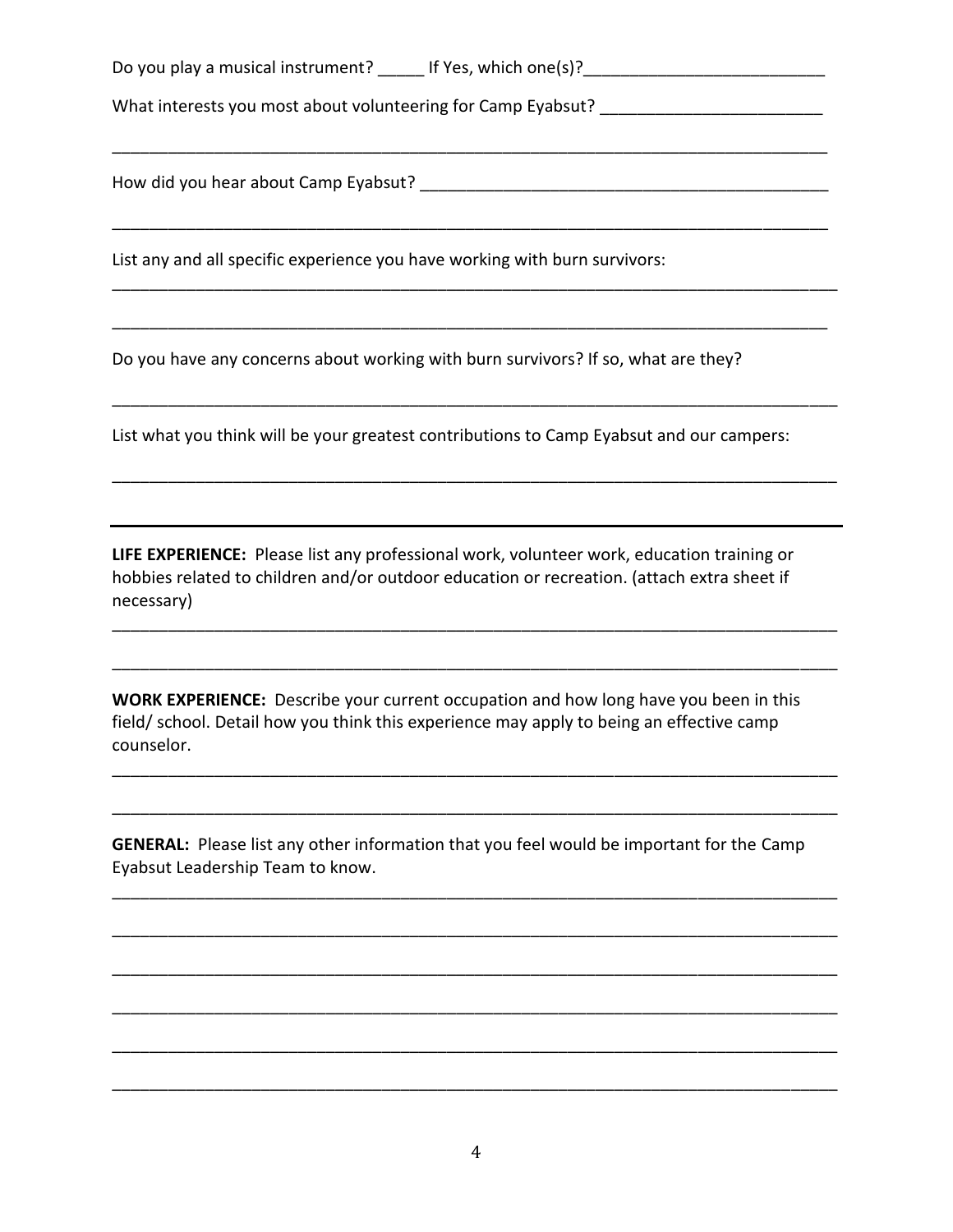### **CAMP EYABSUT 2022 – CAMP STAFF MEDICAL HISTORY**

| DO YOU HAVE MEDICAL INSURANCE? $\Box$ YES $\Box$ NO                                                                                                                                                                                                                                                                                            |                                                      |  |  |
|------------------------------------------------------------------------------------------------------------------------------------------------------------------------------------------------------------------------------------------------------------------------------------------------------------------------------------------------|------------------------------------------------------|--|--|
|                                                                                                                                                                                                                                                                                                                                                |                                                      |  |  |
| PLEASE TELL US ABOUT YOUR HEALTH HISTORY:                                                                                                                                                                                                                                                                                                      |                                                      |  |  |
| ARE YOU BEING TREATED FOR ONGOING ILLNESSES OR INJURIES? LYES LINO IF YES, PLEASE DESCRIBE:                                                                                                                                                                                                                                                    |                                                      |  |  |
| ARE YOU CURRENTLY TAKING ANY PRESCRIPTION MEDICATION? LYES LAND IF YES, PLEASE LIST ALL:                                                                                                                                                                                                                                                       |                                                      |  |  |
| ARE YOU TAKING ANY OVER-THE-COUNTER MEDICATION? DYES ONO IF YES, PLEASE LIST ALL:                                                                                                                                                                                                                                                              |                                                      |  |  |
|                                                                                                                                                                                                                                                                                                                                                |                                                      |  |  |
| PLEASE LIST ALL KNOWN ALLERGIES:                                                                                                                                                                                                                                                                                                               | DESCRIBE THE REACTION AND MANAGEMENT OF THE REACTION |  |  |
| <b>MEDICATION ALLERGIES (LIST)</b>                                                                                                                                                                                                                                                                                                             |                                                      |  |  |
|                                                                                                                                                                                                                                                                                                                                                |                                                      |  |  |
| FOOD ALLERGIES (LIST)                                                                                                                                                                                                                                                                                                                          |                                                      |  |  |
| OTHER ALLERGIES (LIST) - INCLUDE INSECT STINGS, HAY FEVER, ASTHMA, ANIMAL DANDER, ETC                                                                                                                                                                                                                                                          |                                                      |  |  |
| <b>EMERGENCY CONTACTS:</b>                                                                                                                                                                                                                                                                                                                     |                                                      |  |  |
|                                                                                                                                                                                                                                                                                                                                                |                                                      |  |  |
|                                                                                                                                                                                                                                                                                                                                                |                                                      |  |  |
| I ASCERTAIN THAT ALL THE ABOVE INFORMATION IN THIS APPLICATION IS RELIABLE, TRUE AND COMPLETE TO THE BEST OF<br>MY KNOWLEDGE. IN THE EVENT OF A SERIOUS ILLNESS OR INJURY, I AGREE TO BE TRANSPORTED TO AND TREATED BY THE<br>LOCAL URGENT CARE FACILITY OR HOSPITAL AT THE DISCRETION OF THE CAMP EYABSUT NURSE MANAGER AND CAMP<br>DIRECTOR. |                                                      |  |  |

**SIGNATURE: \_\_\_\_\_\_\_\_\_\_\_\_\_\_\_\_\_\_\_\_\_\_\_\_\_\_\_\_\_\_\_\_\_\_\_\_\_\_\_\_\_\_\_\_ DATE: \_\_\_\_\_\_\_\_\_\_\_\_\_\_\_\_\_\_\_\_\_\_\_\_\_\_**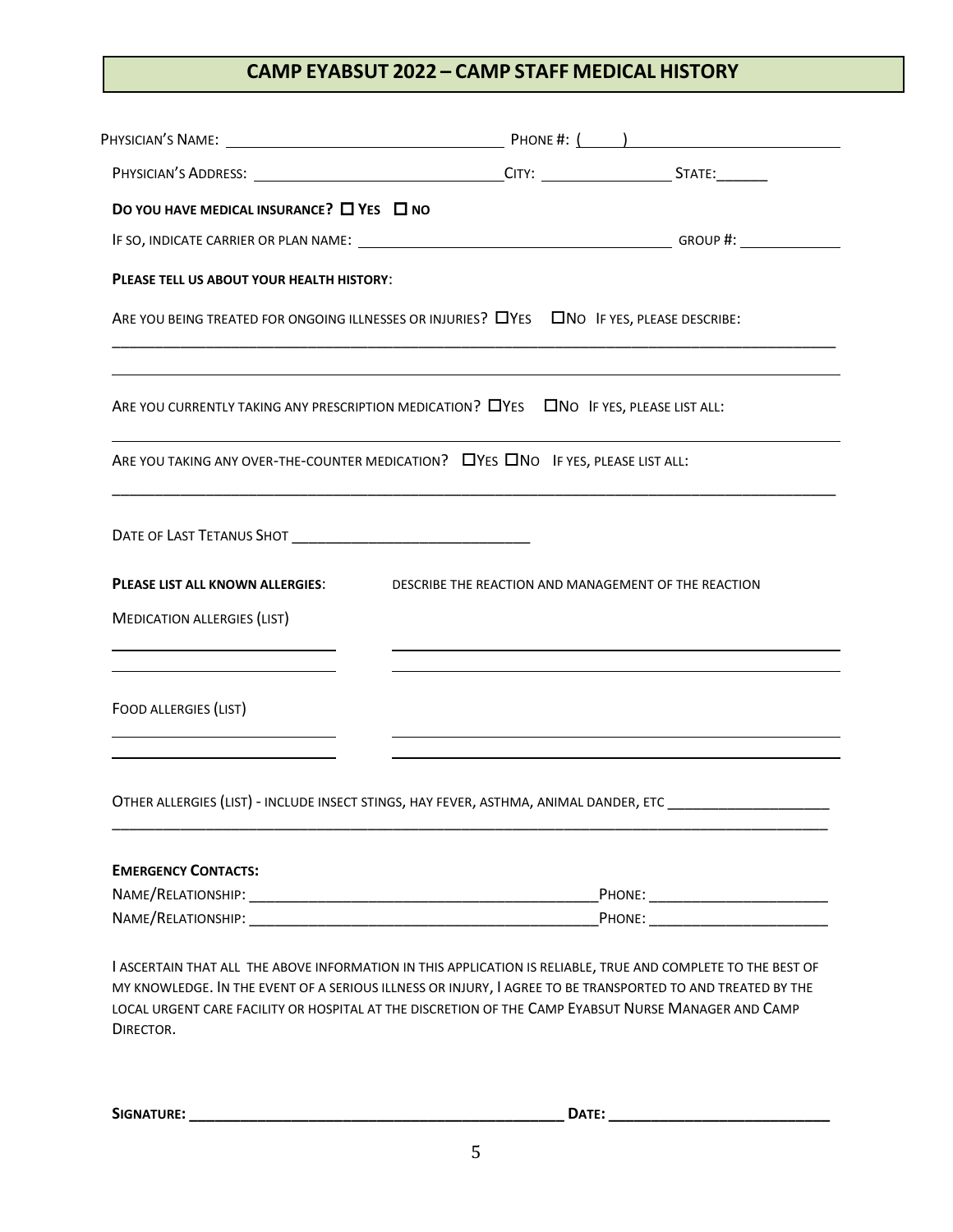# **2022 CAMP VOLUNTEER AGREEMENT**

I, (**Print FULL LEGAL Name**) \_\_\_\_\_\_\_\_\_\_\_\_\_\_\_\_\_\_\_\_\_\_\_\_\_\_\_\_\_\_\_\_\_\_\_\_\_\_\_, certify that I agree and am aware that any volunteer relationship with the Camp Eyabsut and the Washington State Council of Firefighters Burn Foundation (WSCFFBF) is "At Will". At-Will means that a Volunteer has the right to resign at any time and the Camp Eyabsut Director can dismiss a Volunteer at any time, with or without cause.

Volunteering at Camp Eyabsut carries enormous responsibility. Camp Counselors, CITs and Day Volunteers must maintain the highest standard of conduct while working at camp or representing Camp Eyabsut. The protection of and setting a good example for campers is the highest priority. This requires that you put the campers' welfare above your own personal priorities at all times.

If I am selected as a full-time volunteer counselor or staff member for Camp Eyabsut, I agree to abide by all Camp Eyabsut and Camp Waskowitz rules and uphold the highest standard of conduct by respecting and following all rules/guidelines in the Camp Eyabsut Staff Manual.

In accordance with the policies of the Highline School District, Camp Eyabsut and Camp Waskowitz, it is illegal to possess or use any alcohol, marijuana, firearms, fireworks, illegal drugs or other controlled substances while at camp.

Additionally, any volunteer who either uses or has possession of any of the above while anywhere on campgrounds, on offsite activities during camp or while supervising campers as a representative of Camp Eyabsut is subject to immediate dismissal.

Camp Waskowitz is a NO TABACCO / SMOKING facility, therefore, smoking or chewing tobacco and possessing/using marijuana is prohibited during camp week.

In applying for a volunteer camp position, I understand the information which I have furnished on this application is subject to validation and will include employment verification and a criminal background / child abuse history check.

I certify that the answers given in this application are true and complete to the best of my knowledge and understand that any false or misleading information given by me will result in my dismissal.

**Signature: \_\_\_\_\_\_\_\_\_\_\_\_\_\_\_\_\_\_\_\_\_\_\_\_\_\_\_\_\_\_\_\_\_\_\_\_\_\_\_\_\_\_\_ Date: \_\_\_\_\_\_\_\_\_\_\_\_\_\_\_\_\_\_\_\_\_**